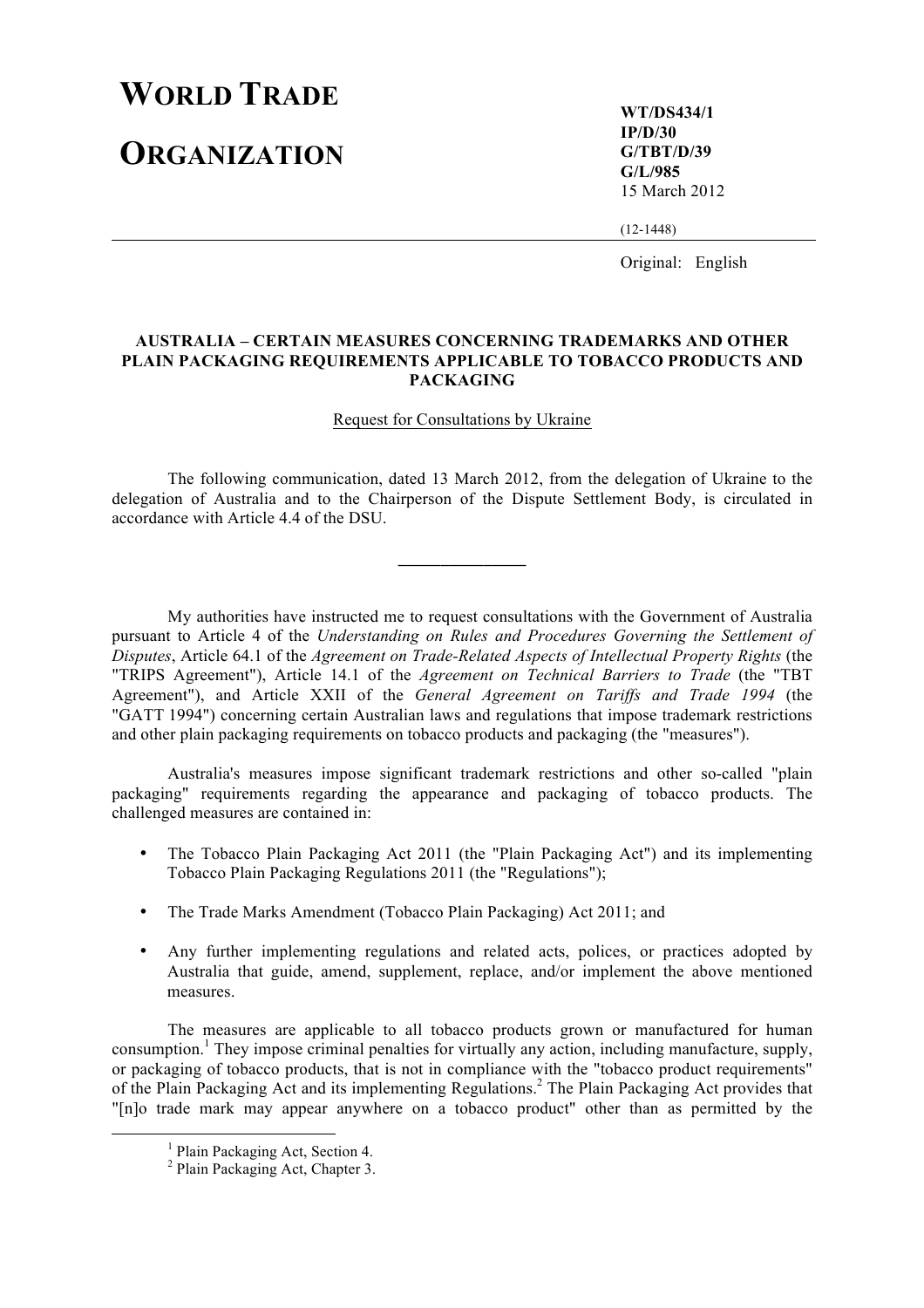WT/DS434/1, IP/D/30, G/TBT/D/39, G/L/985 Page 2

Regulations.3 The Plain Packaging Act further provides, *inter alia*, that "[n]o trade mark may appear anywhere on the retail packaging of tobacco products,"<sup>4</sup> other than the brand name, variant, business or company name and other relevant legislative requirements.<sup>5</sup> The appearance of the brand name is regulated by the Plain Packaging Act and the implementing Regulations.<sup>6</sup>

The Plain Packaging Act further requires that tobacco product packages be "drab dark brown" (specified as Pantone 448C in the Regulations) in a matte finish, with no other colors, logos, or brand features visible on the package, other than the brand and variant name in a standard form and font below the graphic health warning.<sup>7</sup> Tobacco product packaging will continue to contain graphic health warnings, $8$  which are increasing from 30 percent to 75 percent of the front surface of each package and continue to cover 90 percent of the back surface of the package.<sup>9</sup> The Plain Packaging Act and its implementing Regulations also regulate the physical features of retail tobacco packaging, imposing a standard form on the type and size of the package to be used.<sup>10</sup> The Plain Packaging Act provides that cigarette packs and cartons must have a standardized shape with no decorative elements, and that cigarette packs must have flip-top openings.<sup>11</sup> The lining of cigarette packs must only be foil backed with paper, or a material allowed by the Regulations.<sup>12</sup>

Australia's measures, especially viewed in the context of Australia's comprehensive tobacco regulatory regime, $13$  appear to be inconsistent with a number of Australia's obligations under the TRIPS Agreement, the TBT Agreement, and GATT 1994, including but not limited to the following provisions of these agreements:

• Articles 1.1, 2.1, 15, and 16 of the TRIPS Agreement and Articles 6*quinquies*, 7, and 10*bis* of the Paris Convention as incorporated in the TRIPS Agreement because the measures, which discriminate against tobacco-related trademarks based on the nature of the product, fail to give effect to the trademark holder's legitimate rights with respect to the trademark, fail to accord effective protection of the trademark "as is," and fail to prevent acts of such a nature as

of the Competition and Consumer Act of 2010.<br><sup>9</sup> Competition and Consumer (Tobacco) Information Standard 2011 which amends the system of health

warnings mandated through the Trade Practices (Consumer Product Information Standards) (Tobacco) Regulations 2004 (the 2004 Regulations). Graphic health warnings taking up 75 percent of the front surface of

- 
- 

each package are mandatory from 1 December 2012.<br>
<sup>10</sup> Plain Packaging Act, Section 18; Regulations, clause 2.1.1.<br>
<sup>11</sup> Plain Packaging Act, Section 18(3)(b).<br>
<sup>12</sup> Plain Packaging Act, Section 18(3)(d).<br>
<sup>13</sup> Australia Advertising Prohibition Act 1992 (the "advertisement ban"). In addition, in the eight Australian States and Territories, retail display bans prohibit the public display of tobacco products in specified categories of retail stores (the "retail display bans"). *See*, *e.g.*, Australian Capital Territory's "Tobacco Act 1927", section 20; New South Wales' "Public Health (Tobacco) Act 2008", section 9; Western Australia's "Tobacco Products Control Act 2006", section 22; Northern Territory's "Tobacco Control Act 2011", section 20; Victoria's "Tobacco Act 1987", section 6(2AA); Tasmania's "Public Health Act 1997", section 72A; Queensland's "Tobacco and Other Smoking Products Act 1998", section 26A; South Australia's "Tobacco Products Regulation Act 1997", section 40. At the state and local level, Australia has also implemented bans on the consumption of tobacco products in certain areas and under certain circumstances ("smoking bans").

<sup>&</sup>lt;sup>3</sup> Plain Packaging Act, Section 26. Section 26 (2) further states that "No mark may appear anywhere on a tobacco product, other than as permitted by the regulations." <sup>4</sup> Plain Packaging Act, Section 20(1).

<sup>&</sup>lt;sup>5</sup> Plain Packaging Act, Section 20(3). The relevant legislation requirements mean a health warning, a fire risk statement, a trade description and a measurement mark.<br>
<sup>6</sup> Plain Packaging Act, Section 21; Regulations, clause 2.4.1.<br>
<sup>7</sup> Plain Packaging Act, Section 19; Regulations, clause 2.2.1.<br>
<sup>8</sup> Graphic health warning